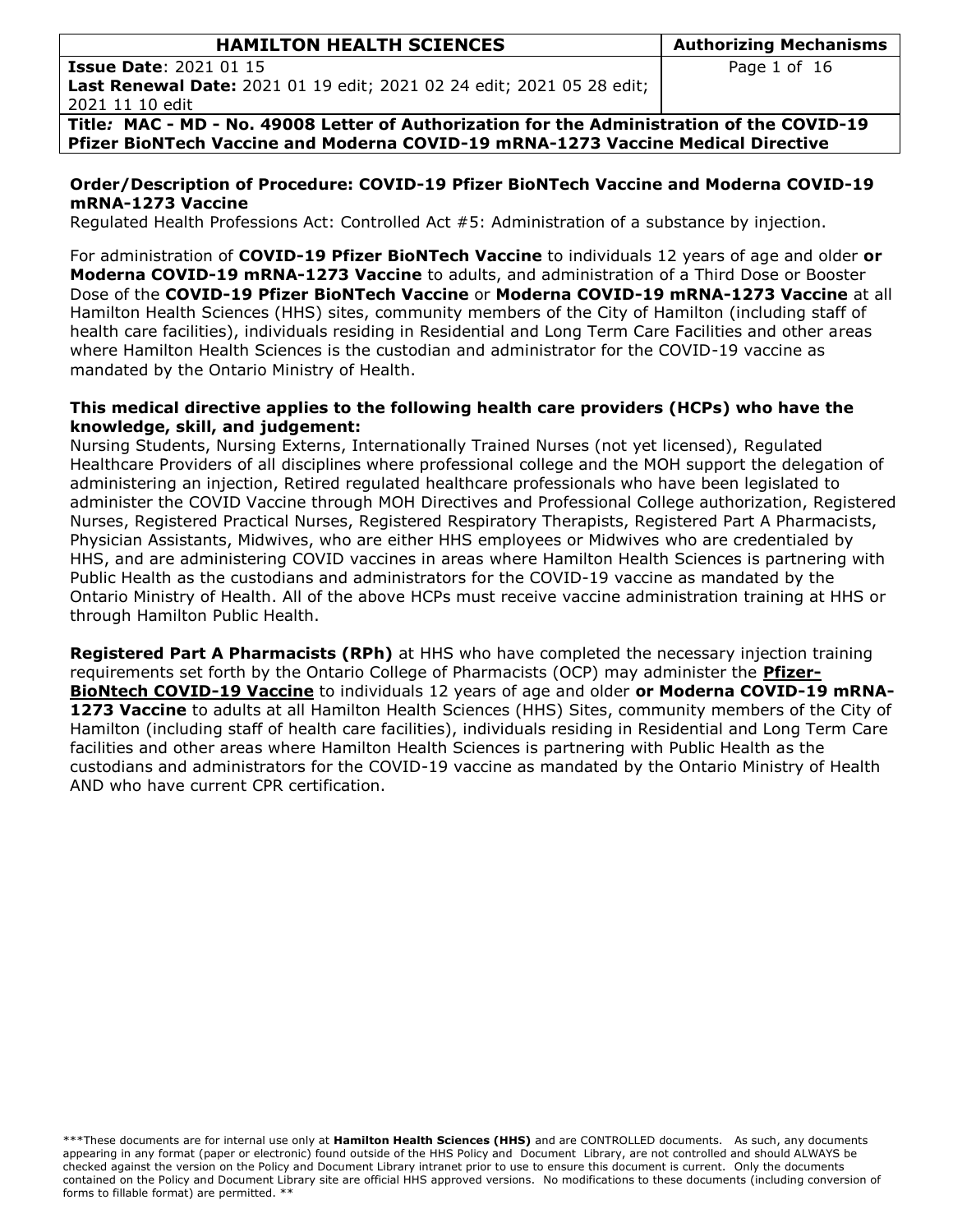Page 2 of 16

**Issue Date**: 2021 01 15 **Last Renewal Date:** 2021 01 19 edit; 2021 02 24 edit; 2021 05 28 edit; 2021 11 10 edit

**Title***:* **MAC - MD - No. 49008 Letter of Authorization for the Administration of the COVID-19 Pfizer BioNTech Vaccine and Moderna COVID-19 mRNA-1273 Vaccine Medical Directive**



#### **Ministry of Health**

Ministère de la Santé Bureau du médecin hygiéniste en

Office of Chief Medical Officer of Health, Public Health 393 University Avenue, 21st Floor Toronto ON M5G 2M2

chef, santé publique 393 avenue University, 21e étage Toronto ON M5G 2M2

| Tel.: | 416 212-3831 | Tél.: 416 212-3831   |
|-------|--------------|----------------------|
| Fax:  | 416 325-8412 | Téléc.: 416 325-8412 |

### Nurses (RN/RPN) - Province Wide - COVID-19 mRNA Vaccination Order

### **Brief Description of the Procedure:**

This order is made under section 5(1)(b) of the Nursing Act, 1991.

A Registered Nurse (RN) or Registered Practical Nurse (RPN) may initiate a COVID-19 mRNA Vaccination of vaccine recipients for active immunization to prevent COVID-19 disease caused by SARS-CoV-2 virus (the "Procedure") on the terms and conditions set out in this order.

### **Authorization:**

The RN/RPN may initiate the Procedure:

- (a) In respect of only those persons described by the provincial criteria for screening and prioritization for vaccination as identified by the Ontario Ministry of Health.
- (b) In accordance with all procedures and processes of the applicable public hospital, long-term care home or public health unit on whose behalf the RN/RPN is conducting the Procedure.
- (c) If the RN/RPN is knowledgeable regarding the manner for obtaining consent for the Procedure, completes any reporting, data collection and documentation requirements (including those set out below), and is knowledgeable about the management of anaphylaxis events in respect of the Procedure, including being familiar with where an emergency and anaphylaxis kit is kept.

<sup>\*\*\*</sup>These documents are for internal use only at **Hamilton Health Sciences (HHS)** and are CONTROLLED documents. As such, any documents appearing in any format (paper or electronic) found outside of the HHS Policy and Document Library, are not controlled and should ALWAYS be checked against the version on the Policy and Document Library intranet prior to use to ensure this document is current. Only the documents contained on the Policy and Document Library site are official HHS approved versions. No modifications to these documents (including conversion of forms to fillable format) are permitted. \*\*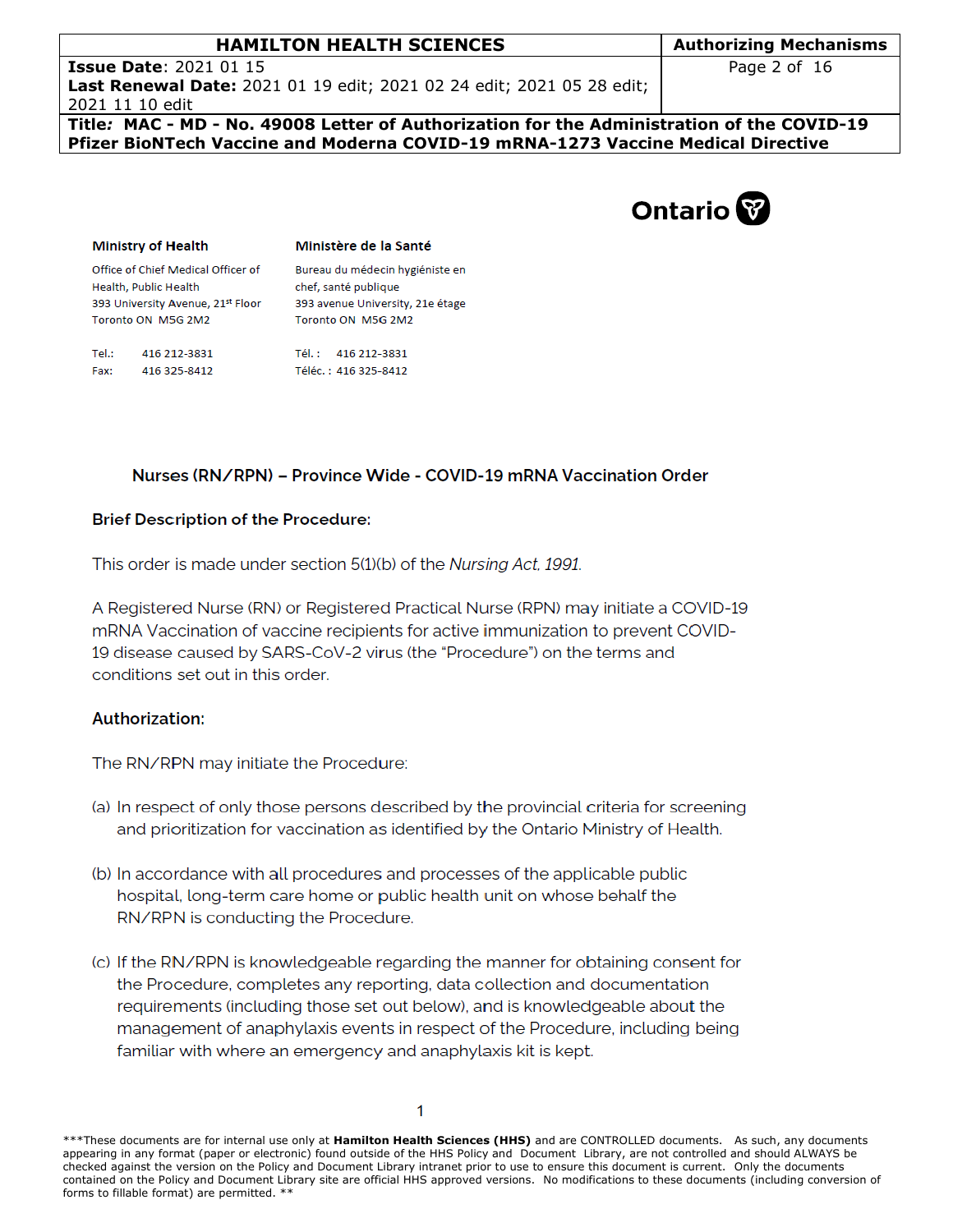| <b>HAMILTON HEALTH SCIENCES</b>                                                            | <b>Authorizing Mechanisms</b> |  |  |  |
|--------------------------------------------------------------------------------------------|-------------------------------|--|--|--|
| <b>Issue Date: 2021 01 15</b>                                                              | Page 3 of 16                  |  |  |  |
| <b>Last Renewal Date:</b> 2021 01 19 edit; 2021 02 24 edit; 2021 05 28 edit;               |                               |  |  |  |
| 2021 11 10 edit                                                                            |                               |  |  |  |
| Title: MAC - MD - No. 49008 Letter of Authorization for the Administration of the COVID-19 |                               |  |  |  |
| Pfizer BioNTech Vaccine and Moderna COVID-19 mRNA-1273 Vaccine Medical Directive           |                               |  |  |  |

(d) If the RN/RPN has reviewed this document and has self-assessed to have the appropriate knowledge, skill and judgement to conduct the Procedure, including having completed any required education.

(e) In accordance with the Medications Table attached.

## **Documentation:**

Documentation of the implementation of the order and the fact that consent for vaccination was obtained must be recorded in the provincial documentation and registration system.

Documentation must include the name of the order, date of implementation and name and electronic signature including credentials of the implementer.

**Ordering Physician:** 

Bulillians

Name: Title: Chief Medical Officer of Health Date: February 5, 2021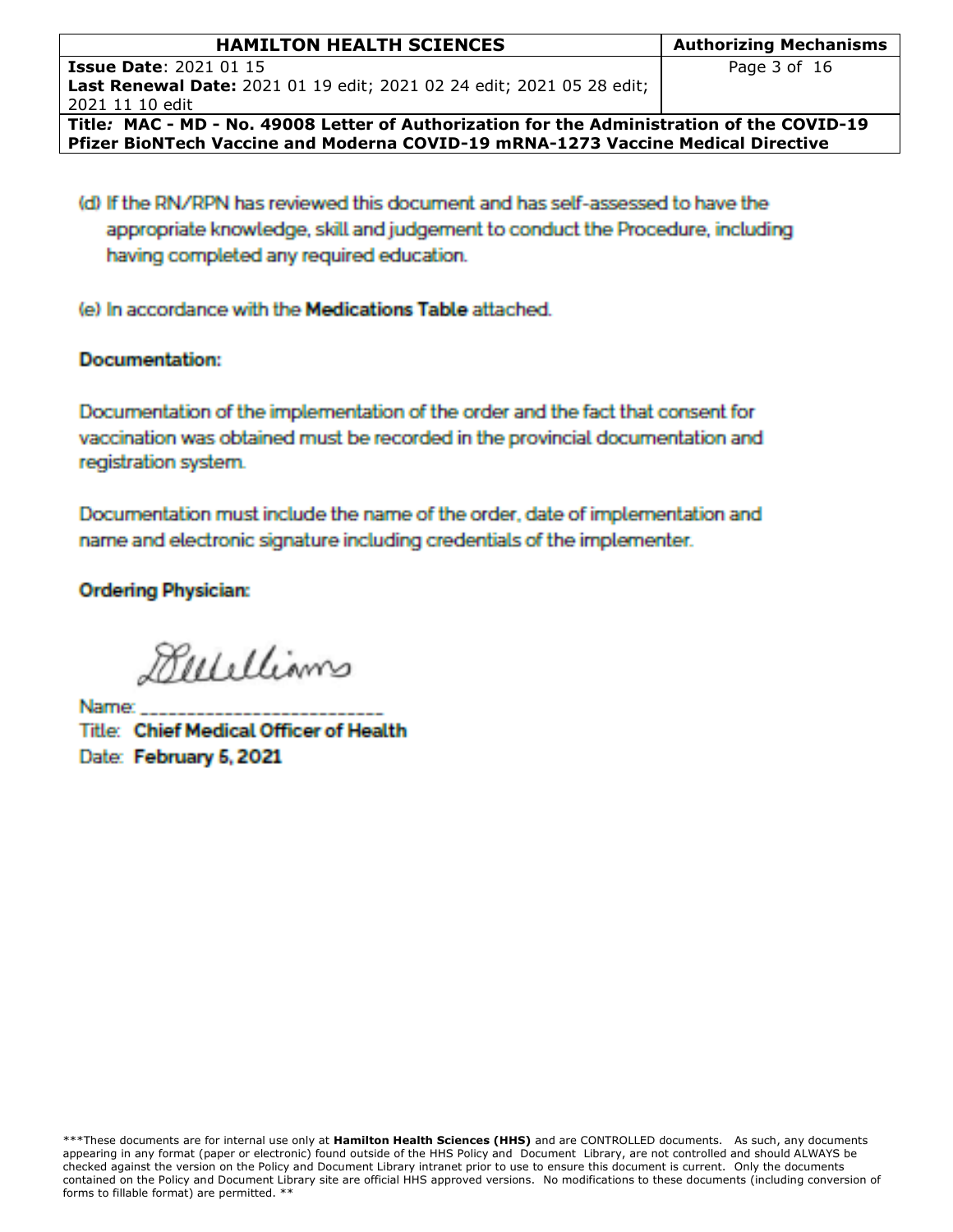# Page 4 of 16

**Issue Date**: 2021 01 15 **Last Renewal Date:** 2021 01 19 edit; 2021 02 24 edit; 2021 05 28 edit; 2021 11 10 edit

**Title***:* **MAC - MD - No. 49008 Letter of Authorization for the Administration of the COVID-19 Pfizer BioNTech Vaccine and Moderna COVID-19 mRNA-1273 Vaccine Medical Directive**

| <b>Drug</b> | <b>Name &amp; Dosage</b><br>Range                                                                                                                                                                                                                                                                                                                               | <b>Indications</b>                                                                                                                                                                                                                                                                                                                                                                                                  | <b>Absolute Contraindications</b>                                                                                                                                                                                                                                                                                                                                                                                                                                                                                                                                                                              | <b>Special Considerations</b>                                                                                                                                                                                                                                                                                                                                |
|-------------|-----------------------------------------------------------------------------------------------------------------------------------------------------------------------------------------------------------------------------------------------------------------------------------------------------------------------------------------------------------------|---------------------------------------------------------------------------------------------------------------------------------------------------------------------------------------------------------------------------------------------------------------------------------------------------------------------------------------------------------------------------------------------------------------------|----------------------------------------------------------------------------------------------------------------------------------------------------------------------------------------------------------------------------------------------------------------------------------------------------------------------------------------------------------------------------------------------------------------------------------------------------------------------------------------------------------------------------------------------------------------------------------------------------------------|--------------------------------------------------------------------------------------------------------------------------------------------------------------------------------------------------------------------------------------------------------------------------------------------------------------------------------------------------------------|
| tozinameran | Pfizer-BioNTech<br>COVID-19 Vaccine<br>(COVID-19 mRNA<br>Vaccine)<br><b>Route: intramuscularly</b><br>(IM)<br>Site: deltoid muscle.<br><b>Dose: 0.3 mL</b><br>after<br>reconstitution<br><b>Number of Doses: 2</b><br><b>Schedule:</b><br>Minimum<br>$\bullet$<br>interval: 19 days<br>Recommended<br>interval: 21-28 days<br>(must be given<br>before 42 days) | The following<br>applies for both<br>the first and<br>second dose<br>administrations.<br><b>Vaccine Recipients</b><br>presenting to be<br>vaccinated and<br>meeting the<br>criteria of the<br>targeted<br>vaccination group<br>must:<br>Pass the COVID-<br>$\bullet$<br>19 Screening<br>Criteria<br>Be 12 years<br>$\bullet$<br>of age and<br>older<br><b>AND</b><br>• Provide<br>Informed<br>Consent<br><b>AND</b> | Do not administer the vaccine<br>if:<br>Particulates or<br>$\bullet$<br>discoloration are present<br>upon visual inspection of<br>the vial<br>Do not administer the vaccine<br>if the Vaccine Recipient has<br>any of the following:<br>Administration of<br>$\bullet$<br>another vaccine in the<br>last 14 days<br>Severe allergic reaction to<br>$\bullet$<br>a previous dose of an<br>mRNA vaccine, to the<br>active substance or to any<br>of the following<br>excipients:<br>$ALC-0315 = (4-$<br>$\overline{\phantom{0}}$<br>hydroxybutyl)<br>azanediyl)bis(hexane<br>- 6,1-diyl)bis(2-<br>hexyldecanoate | Individuals with the<br>following conditions, or<br>receiving the following<br>therapies, may be<br>directed to consult with<br>their health care<br>provider who is most<br>familiar with their<br>medical history prior to<br>vaccination:<br>• Autoimmune<br>disease,<br>immunocompromise<br>d or receiving<br>immunosuppressant<br>therapy<br>• Pregnant |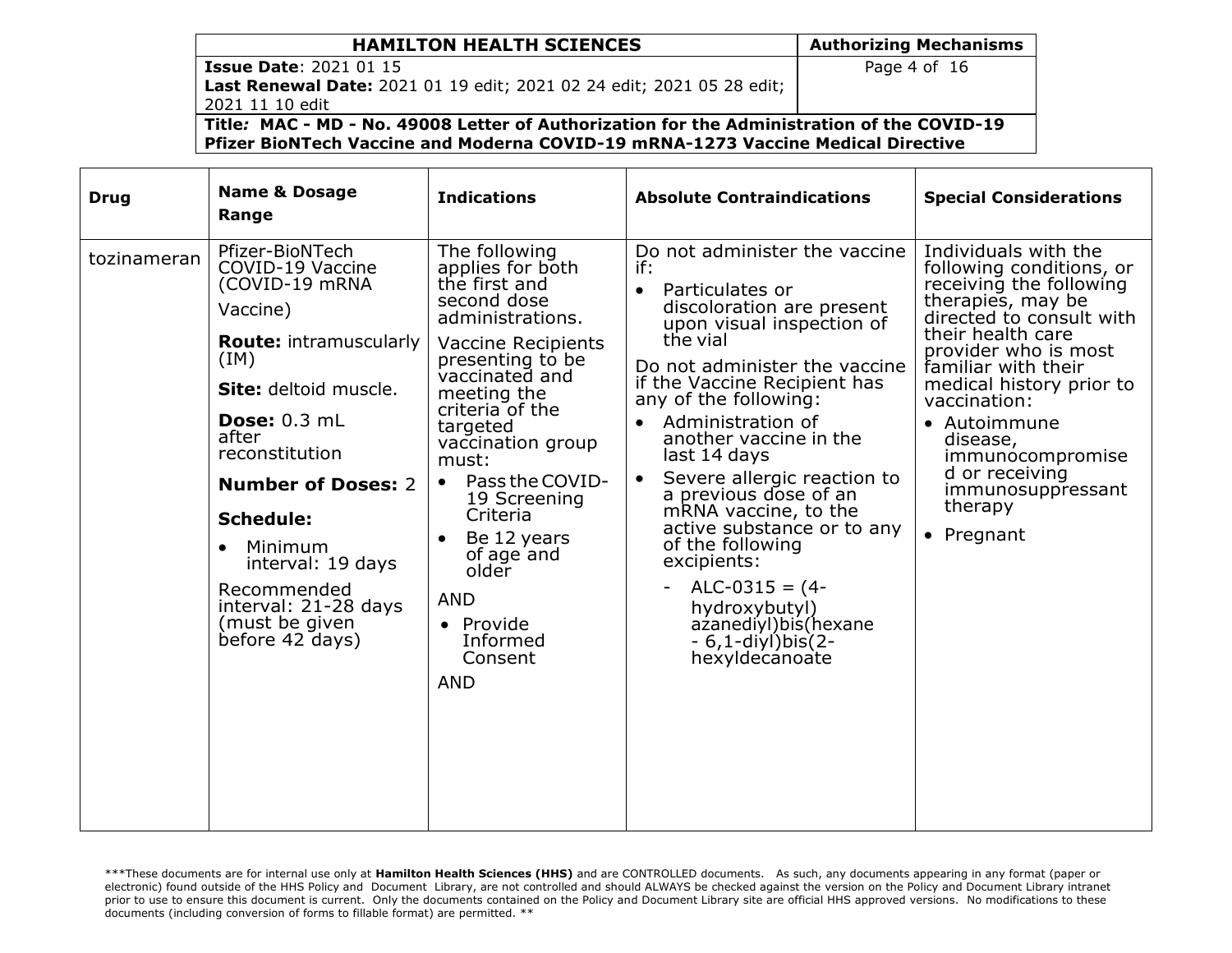# Page 5 of 16

**Issue Date**: 2021 01 15 **Last Renewal Date:** 2021 01 19 edit; 2021 02 24 edit; 2021 05 28 edit; 2021 11 10 edit

**Title***:* **MAC - MD - No. 49008 Letter of Authorization for the Administration of the COVID-19 Pfizer BioNTech Vaccine and Moderna COVID-19 mRNA-1273 Vaccine Medical Directive**

| <b>Drug</b>            | <b>Name &amp; Dosage Range</b>                                                                                                                                                                                                                                       | <b>Indications</b>                                                                                                                           | <b>Absolute Contraindications</b>                                                                                                                                                                                                                                                                                                                                                                           | <b>Special Considerations</b>                                                                                                                                                                                                                                                                           |
|------------------------|----------------------------------------------------------------------------------------------------------------------------------------------------------------------------------------------------------------------------------------------------------------------|----------------------------------------------------------------------------------------------------------------------------------------------|-------------------------------------------------------------------------------------------------------------------------------------------------------------------------------------------------------------------------------------------------------------------------------------------------------------------------------------------------------------------------------------------------------------|---------------------------------------------------------------------------------------------------------------------------------------------------------------------------------------------------------------------------------------------------------------------------------------------------------|
| tozinameran<br>(cont.) | Reconstitution of<br>thawed suspension with<br>1.8 mL of sterile 0.9%<br>Sodium Chloride<br>Injection, USP using a<br>21 gauge or narrower<br>needle using aseptic<br>technique.<br>The diluted product<br>must be used within 6<br>hours of being<br>reconstituted. | • Indicate no<br>contraindications<br>based on the list<br>of known<br>contraindications<br>during the<br>consent process<br>for vaccination | $ALC-0159 = 2-$<br>$\sim$<br>[(polyethylene glycol)-<br>2000]-N,N-<br>ditetradecylacetamide<br>1,2-distearoyl-sn-<br>$\blacksquare$<br>glycero-3-<br>phosphocholine<br>Cholesterol<br>$\blacksquare$<br>Dibasic sodium<br>phosphate dihydrate<br>Monobasic potassium<br>phosphate<br>Potassium chloride<br>Sodium chloride<br>Sucrose<br>• Temperature of greater than<br>or equal to 38 degrees<br>Celsius | For individuals who have<br>a bleeding disorder,<br>bruise easily or use a<br>blood-thinning<br>medication, IM<br>administration may be<br>safer when given with a<br>small gauge needle (23<br>gauge or smaller) and<br>when firm pressure is<br>applied to the injection<br>site for 5 to 10 minutes. |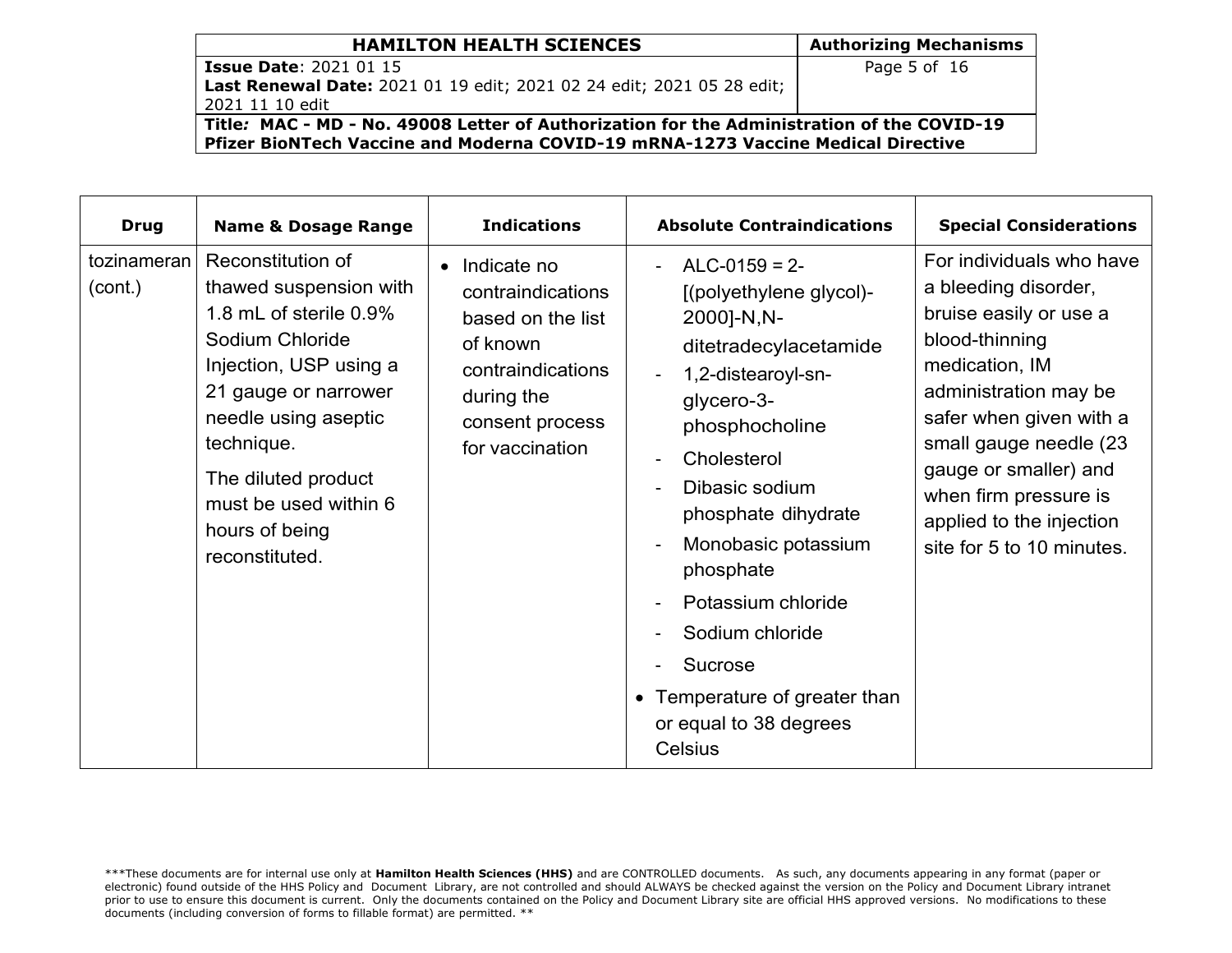# Page 6 of 16

**Issue Date**: 2021 01 15 **Last Renewal Date:** 2021 01 19 edit; 2021 02 24 edit; 2021 05 28 edit; 2021 11 10 edit

**Title***:* **MAC - MD - No. 49008 Letter of Authorization for the Administration of the COVID-19 Pfizer BioNTech Vaccine and Moderna COVID-19 mRNA-1273 Vaccine Medical Directive**

| Drug                  | Name & Dosage<br>Range                                                                                                                                                                                                                                                                                                                                                                                  | <b>Indications</b>                                                                                                                                                                                                                                                                                                                                                                                     | <b>Absolute Contraindications</b>                                                                                                                                                                                                                                                                                                                                                                                                                                                                                                                        | <b>Special Considerations</b>                                                                                                                                                                                                                                                                                                                                                      |
|-----------------------|---------------------------------------------------------------------------------------------------------------------------------------------------------------------------------------------------------------------------------------------------------------------------------------------------------------------------------------------------------------------------------------------------------|--------------------------------------------------------------------------------------------------------------------------------------------------------------------------------------------------------------------------------------------------------------------------------------------------------------------------------------------------------------------------------------------------------|----------------------------------------------------------------------------------------------------------------------------------------------------------------------------------------------------------------------------------------------------------------------------------------------------------------------------------------------------------------------------------------------------------------------------------------------------------------------------------------------------------------------------------------------------------|------------------------------------------------------------------------------------------------------------------------------------------------------------------------------------------------------------------------------------------------------------------------------------------------------------------------------------------------------------------------------------|
| NA-1273<br>SARS-CoV-2 | Moderna COVID-19<br>Vaccine<br><b>Route: IM</b><br><b>Site: deltoid</b><br>muscle. Dose: 0.5<br>mL Number of<br><b>Doses: 2</b><br><b>Schedule:</b><br>Minimum<br>$\bullet$<br>interval: 21 days<br>Recommended<br>$\bullet$<br>interval: 28<br>days<br>Intact vials can<br>remain at<br>room<br>temperature<br>for up to 12<br>hours. After<br>puncture they<br>must be<br>discarded after<br>6 hours. | The following<br>applies for both<br>the first and<br>second dose<br>administrations.<br><b>Vaccine Recipients</b><br>presenting to be<br>vaccinated and<br>meeting the<br>criteria of the<br>targeted<br>vaccination group<br>must:<br>Pass the COVID-<br>$\bullet$<br>19 Screening<br>Criteria<br>Be 18 years<br>of age and<br>older<br><b>AND</b><br>• Provide<br>Informed<br>Consent<br><b>AND</b> | Do not administer the vaccine<br>if:<br>Particulates or<br>discoloration are present<br>upon visual inspection of<br>the vial<br>Do not administer the vaccine<br>if the Vaccine Recipient has<br>any of the following:<br>Administration of<br>another vaccine in the<br>last 14 days<br>• Severe allergic reaction to<br>a previous dose of an<br>mRNA vaccine, to the<br>active substance or to any<br>of the following<br>excipients:<br>1, 2-distearoyl-sn-<br>qlycero-3-<br>phosphocholine<br>(DSPC)<br>Acetic acid<br>Cholesterol<br>Lipid SM-102 | Individuals with the<br>following conditions, or<br>receiving the following<br>therapies, may be<br>directed to consult with<br>their health care<br>provider who is most<br>familiar with their<br>medical history prior to<br>vaccination:<br>Autoimmune<br>$\bullet$<br>disease,<br>immunocompromise<br>d or receiving<br>immunosuppressant<br>therapy<br>Pregnant<br>$\bullet$ |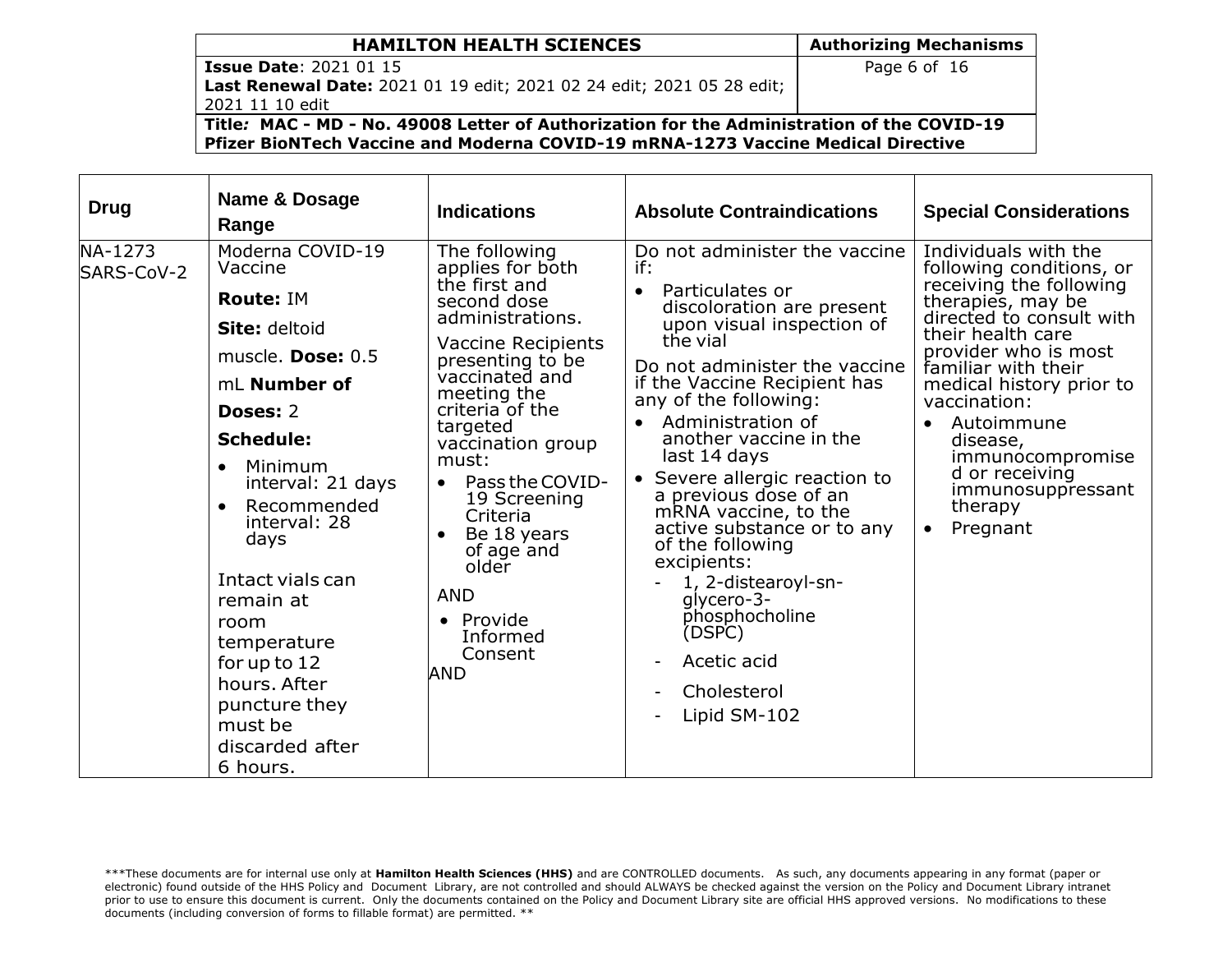| <b>HAMILTON HEALTH SCIENCES</b>                                                                                                                                                | <b>Authorizing Mechanisms</b> |
|--------------------------------------------------------------------------------------------------------------------------------------------------------------------------------|-------------------------------|
| <b>Issue Date: 2021 01 15</b>                                                                                                                                                  | Page 7 of 16                  |
| Last Renewal Date: 2021 01 19 edit; 2021 02 24 edit; 2021 05 28 edit;                                                                                                          |                               |
| 2021 11 10 edit                                                                                                                                                                |                               |
| Title: MAC - MD - No. 49008 Letter of Authorization for the Administration of the COVID-19<br>Pfizer BioNTech Vaccine and Moderna COVID-19 mRNA-1273 Vaccine Medical Directive |                               |

| NA-1273<br>SARS-CoV-2<br>(cont.) | Once a dose is<br>withdrawn from the<br>vial, it should be<br>administered<br>immediately. | Indicate no<br>contraindication<br>s based on the<br>list of known<br>contraindication<br>s during the<br>consent process<br>for vaccination | PEG2000 DMG 1,2-<br>dimyristoyl-rac-<br>glycerol, methoxy-<br>polyethyleneglycol<br>Sodium acetate<br>$-$<br>Sucrose Tromethamine<br>$\blacksquare$<br>Tromethamine<br>$\sim$<br>hydrochloride<br>Temperature of greater<br>than or equal to 38<br>degrees Celsius | For individuals who have<br>a bleeding disorder,<br>bruise easily or use a<br>blood-thinning<br>medication IM<br>administration may be<br>safer when given with a<br>small gauge needle (23<br>gauge or smaller) and<br>when firm pressure is<br>applied to the injection<br>site for 5 to 10 minutes. |
|----------------------------------|--------------------------------------------------------------------------------------------|----------------------------------------------------------------------------------------------------------------------------------------------|--------------------------------------------------------------------------------------------------------------------------------------------------------------------------------------------------------------------------------------------------------------------|--------------------------------------------------------------------------------------------------------------------------------------------------------------------------------------------------------------------------------------------------------------------------------------------------------|
|----------------------------------|--------------------------------------------------------------------------------------------|----------------------------------------------------------------------------------------------------------------------------------------------|--------------------------------------------------------------------------------------------------------------------------------------------------------------------------------------------------------------------------------------------------------------------|--------------------------------------------------------------------------------------------------------------------------------------------------------------------------------------------------------------------------------------------------------------------------------------------------------|

<sup>\*\*\*</sup>These documents are for internal use only at **Hamilton Health Sciences (HHS)** and are CONTROLLED documents. As such, any documents appearing in any format (paper or electronic) found outside of the HHS Policy and Document Library, are not controlled and should ALWAYS be checked against the version on the Policy and Document Library intranet prior to use to ensure this document is current. Only the documents contained on the Policy and Document Library site are official HHS approved versions. No modifications to these documents (including conversion of forms to fillable format) are permitted. \*\*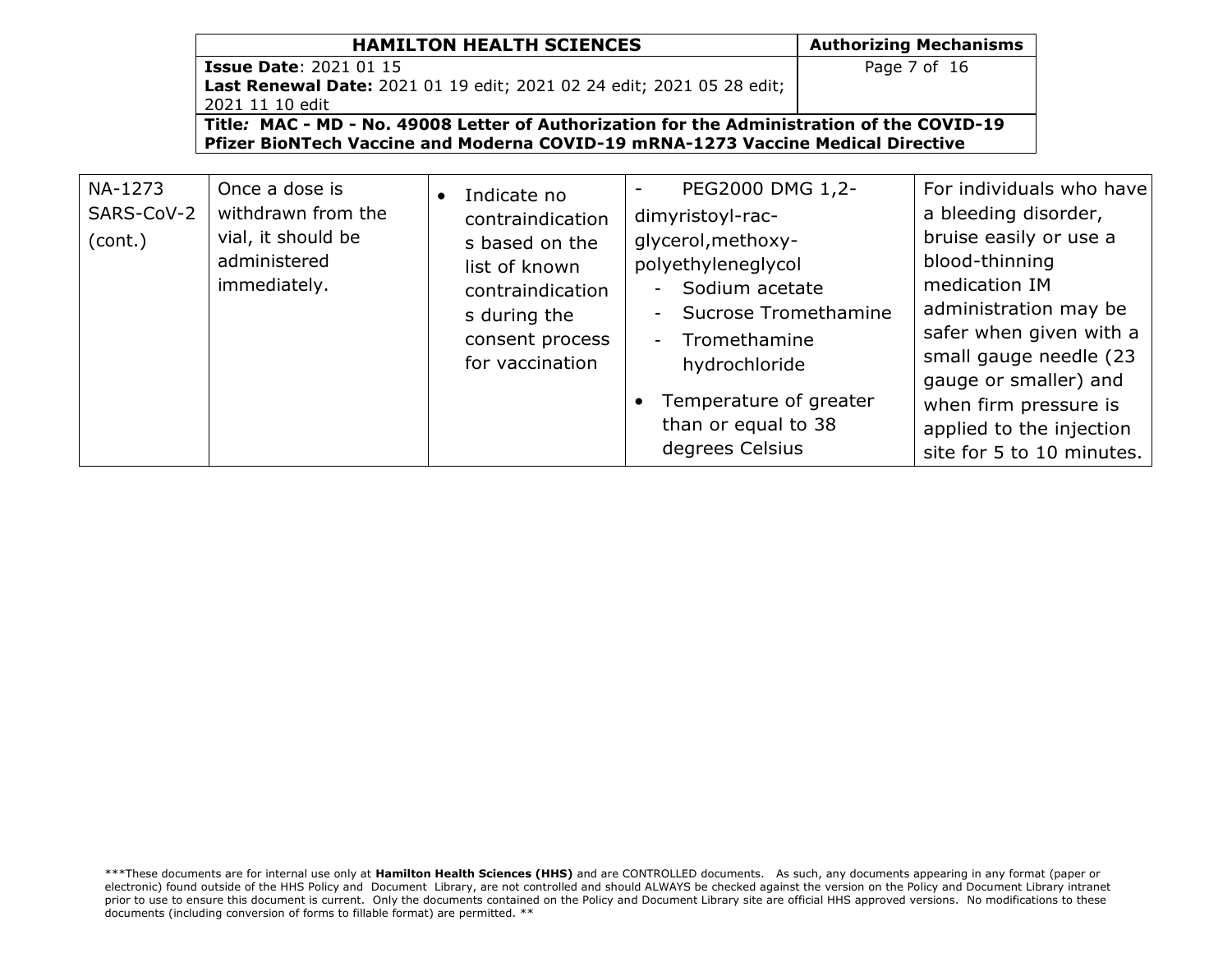# Page 8 of 16

**Issue Date**: 2021 01 15 **Last Renewal Date:** 2021 01 19 edit; 2021 02 24 edit; 2021 05 28 edit; 2021 11 10 edit

**Title***:* **MAC - MD - No. 49008 Letter of Authorization for the Administration of the COVID-19 Pfizer BioNTech Vaccine and Moderna COVID-19 mRNA-1273 Vaccine Medical Directive**

| <b>Drug</b>                                 | Name & Dosage<br>Range                                                                                                                                                                                                                                     | <b>Indications</b>                                                                                                                          | <b>Absolute Contraindications</b> | <b>Special</b><br><b>Considerations</b>                                                                                                                                                                                                                                                             |
|---------------------------------------------|------------------------------------------------------------------------------------------------------------------------------------------------------------------------------------------------------------------------------------------------------------|---------------------------------------------------------------------------------------------------------------------------------------------|-----------------------------------|-----------------------------------------------------------------------------------------------------------------------------------------------------------------------------------------------------------------------------------------------------------------------------------------------------|
| Alpha and<br>beta-<br>adrenergic<br>agonist | Epinephrine HCL<br>1:1,000 $(1 \text{ mg/mL})$ IM<br>STAT.<br>Route: IM<br><b>Site: mid-anterolateral</b><br>thigh<br><b>Dose:</b> In individuals<br>older than 12 years: 0.5<br>mL<br>Dose may be repeated<br>twice, administered 3<br>to 5 minutes apart | Vaccine Recipient<br>observed or<br>indicates<br>Anaphylaxis or<br>acute<br>hypersensitivity<br>reaction to<br>administration of<br>vaccine |                                   | Epinephrine<br>$\bullet$<br>dosing may be<br>repeated twice,<br>administered 3 to<br>5 minutes apart<br>Call for assistance<br>$\bullet$<br>as per the clinic's<br>escalation<br>protocol including<br>calling 911<br>Transfer patient to<br>$\bullet$<br>an Emergency<br>Department<br>immediately |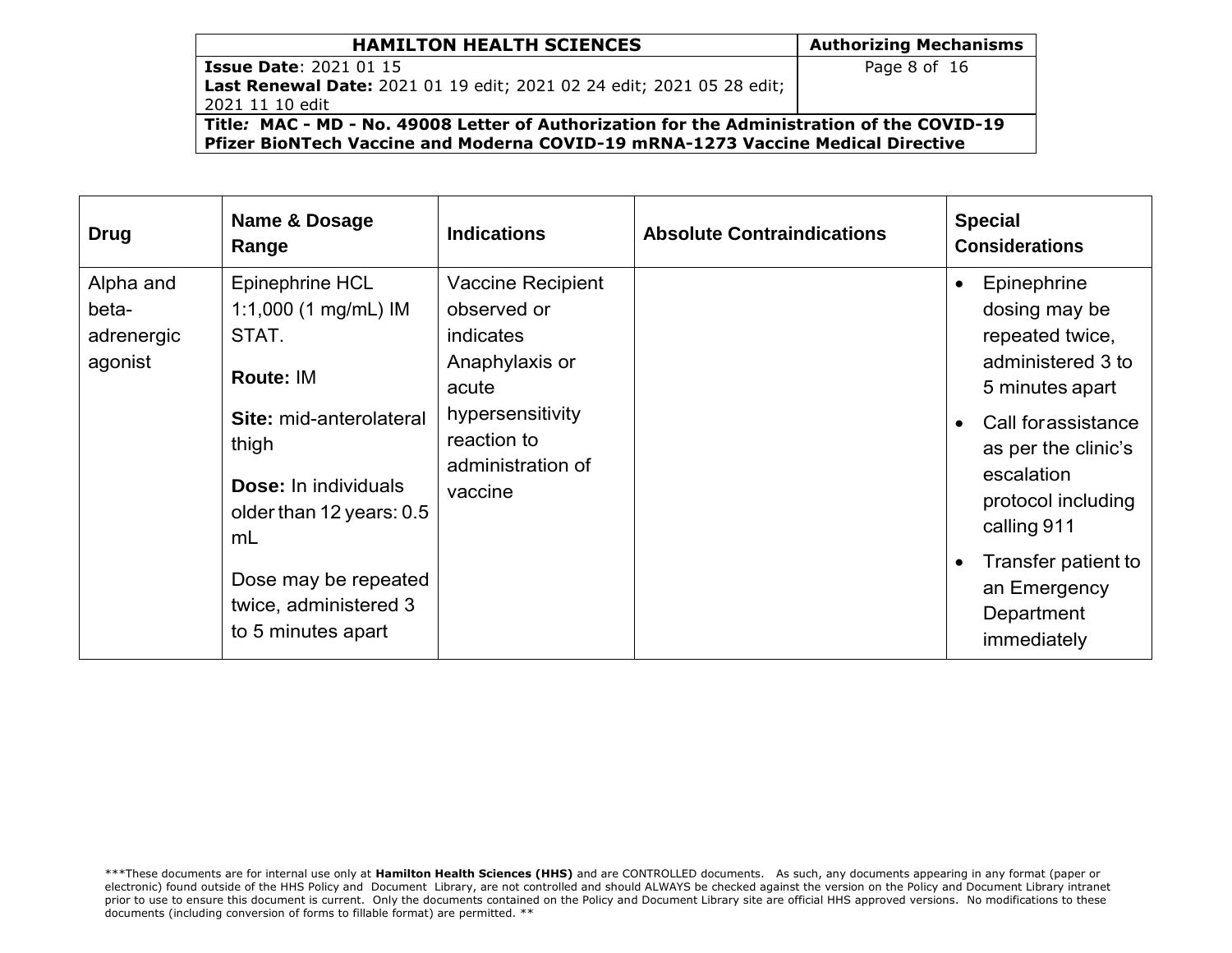#### **HAMILTON HEALTH SCIENCES** Authorizing Mechanisms **Issue Date**: 2021 01 15 **Last Renewal Date:** 2021 01 19 edit; 2021 02 24 edit; 2021 05 28 edit; 2021 11 10 edit Page 9 of 16 **Title***:* **MAC - MD - No. 49008 Letter of Authorization for the Administration of the COVID-19 Pfizer BioNTech Vaccine and Moderna COVID-19 mRNA-1273 Vaccine Medical Directive**

| <b>Drug</b>    | Name & Dosage<br>Range                                                                                 | <b>Indications</b>                                  | <b>Absolute Contraindications</b>                                                                                                                                                                                                                                                                                                                                                                                                                                                           | <b>Special</b><br><b>Considerations</b>                                                                                                               |
|----------------|--------------------------------------------------------------------------------------------------------|-----------------------------------------------------|---------------------------------------------------------------------------------------------------------------------------------------------------------------------------------------------------------------------------------------------------------------------------------------------------------------------------------------------------------------------------------------------------------------------------------------------------------------------------------------------|-------------------------------------------------------------------------------------------------------------------------------------------------------|
| Antihistamines | {RUPALL} rupatadine<br>10 mg PO<br>{CLARITIN} loratadine<br>10 mg PO<br>{BEXTEN} bilastine 20<br>mg PO | Vaccine Recipient<br>observed or<br>reporting hives | Do not administer if Vaccine<br>Recipient has:<br>A history of hypersensitivity to<br>{RUPALL} rupatadine and/or<br>{CLARITIN} loratadine and/or<br>{BEXTEN} bilastine<br>* Avoid use in persons with history<br>of QT prolongation and/or<br>torsade de pointes, including<br>congenital long QT syndromes,<br>history of cardiac arrhythmias or<br>use of other QTc-prolonging<br>drugs<br>*Avoid use of rupatadine with<br>known CYP3A4 inhibitors e.g.,<br>ketoconazole or erythromycin | May cause<br>somnolence,<br>impaired physical or<br>mental abilities. Use<br>in caution when<br>performing tasks that<br>require mental<br>alertness. |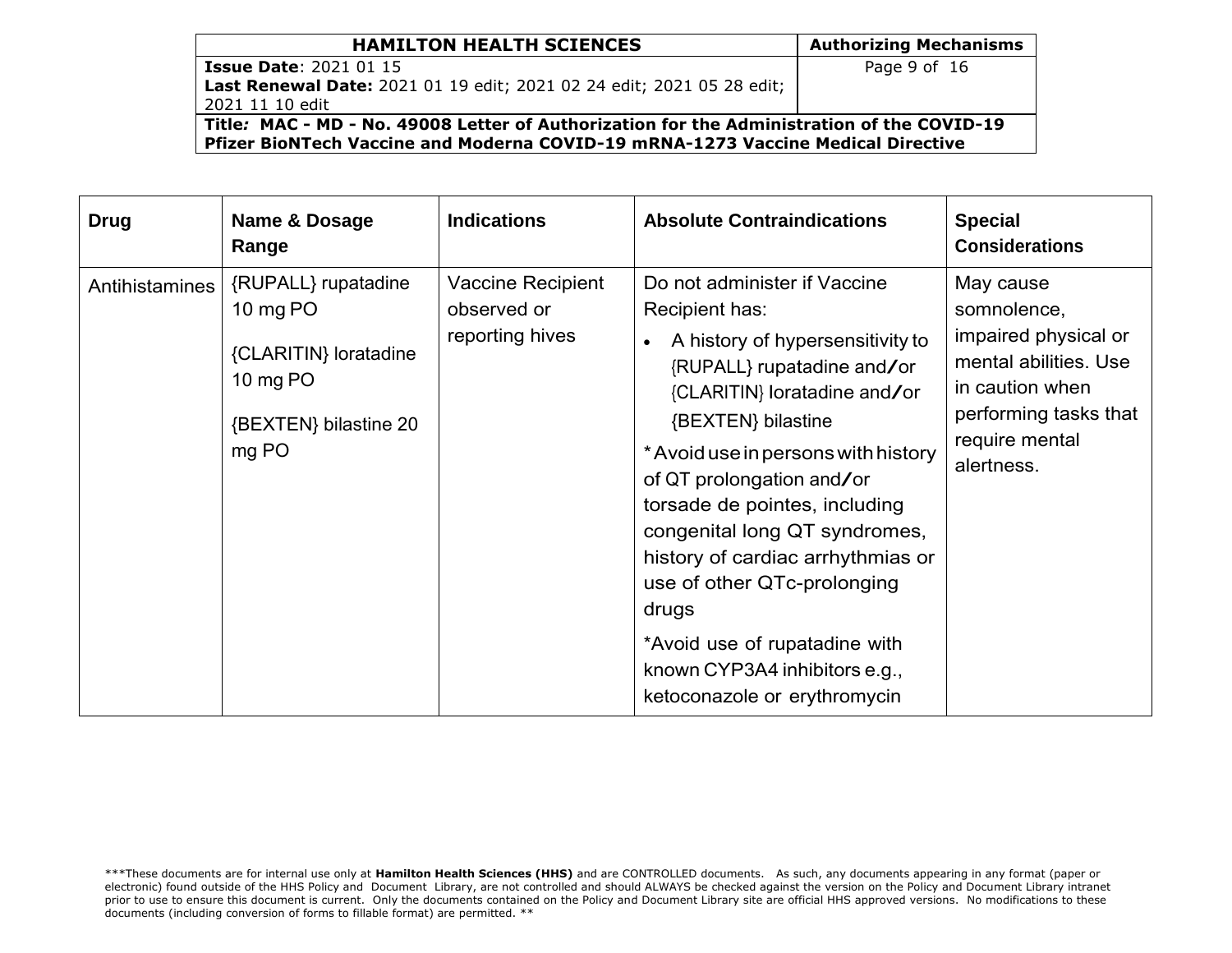| <b>HAMILTON HEALTH SCIENCES</b>                                                            | <b>Authorizing Mechanisms</b> |  |  |  |
|--------------------------------------------------------------------------------------------|-------------------------------|--|--|--|
| <b>Issue Date: 2021 01 15</b>                                                              | Page 10 of 16                 |  |  |  |
| Last Renewal Date: 2021 01 19 edit; 2021 02 24 edit; 2021 05 28 edit;                      |                               |  |  |  |
| 2021 11 10 edit                                                                            |                               |  |  |  |
| Title: MAC - MD - No. 49008 Letter of Authorization for the Administration of the COVID-19 |                               |  |  |  |
| Pfizer BioNTech Vaccine and Moderna COVID-19 mRNA-1273 Vaccine Medical Directive           |                               |  |  |  |

## **Required Education:**

The HCPs will complete any required education and will be evaluated by a clinical supervisor to ensure competency.

### **Implementation:**

# Pfizer-BioNTech:

- The Pfizer-BioNTech COVID-19 Vaccine multiple dose vial contains a frozen suspension that does not contain preservative and must be thawed and diluted prior to administration.
- Vials may be thawed in the refrigerator (2 degrees Celsius to 8 degrees Celsius) or at room temperature (up to 25 degrees Celsius)
- Prior to dilution, the thawed suspension may contain white to off-white opaque amorphous particles.
- The contents of the vial must be diluted with 1.8 mL of sterile 0.9% Sodium Chloride Injection, USP to form the Pfizer- BioNTech COVID-19 Vaccine.
- After dilution, the vial contains 5 doses of 0.3 mL.
- After dilution, the vaccine will be an off-white suspension. Inspect vials to confirm there are no particulates and no discolouration is observed.
- Strict adherence to aseptic techniques must be followed.
- Never shake the vaccine vial
- Vaccine vials must be used within 6 hours of dilution and stored at a temperature between 2 degrees Celsius and 25 degrees Celsius.
- Do not mix Pfizer-BioNTech COVID-19 Vaccine with other vaccines or products in the same syringe.
- Individuals who have received one dose of the Pfizer-BioNTech COVID-19 Vaccine should receive a second dose of the Pfizer-BioNTech COVID-19 Vaccine to complete the vaccination series.

<sup>\*\*\*</sup>These documents are for internal use only at **Hamilton Health Sciences (HHS)** and are CONTROLLED documents. As such, any documents appearing in any format (paper or electronic) found outside of the HHS Policy and Document Library, are not controlled and should ALWAYS be checked against the version on the Policy and Document Library intranet prior to use to ensure this document is current. Only the documents contained on the Policy and Document Library site are official HHS approved versions. No modifications to these documents (including conversion of forms to fillable format) are permitted. \*\*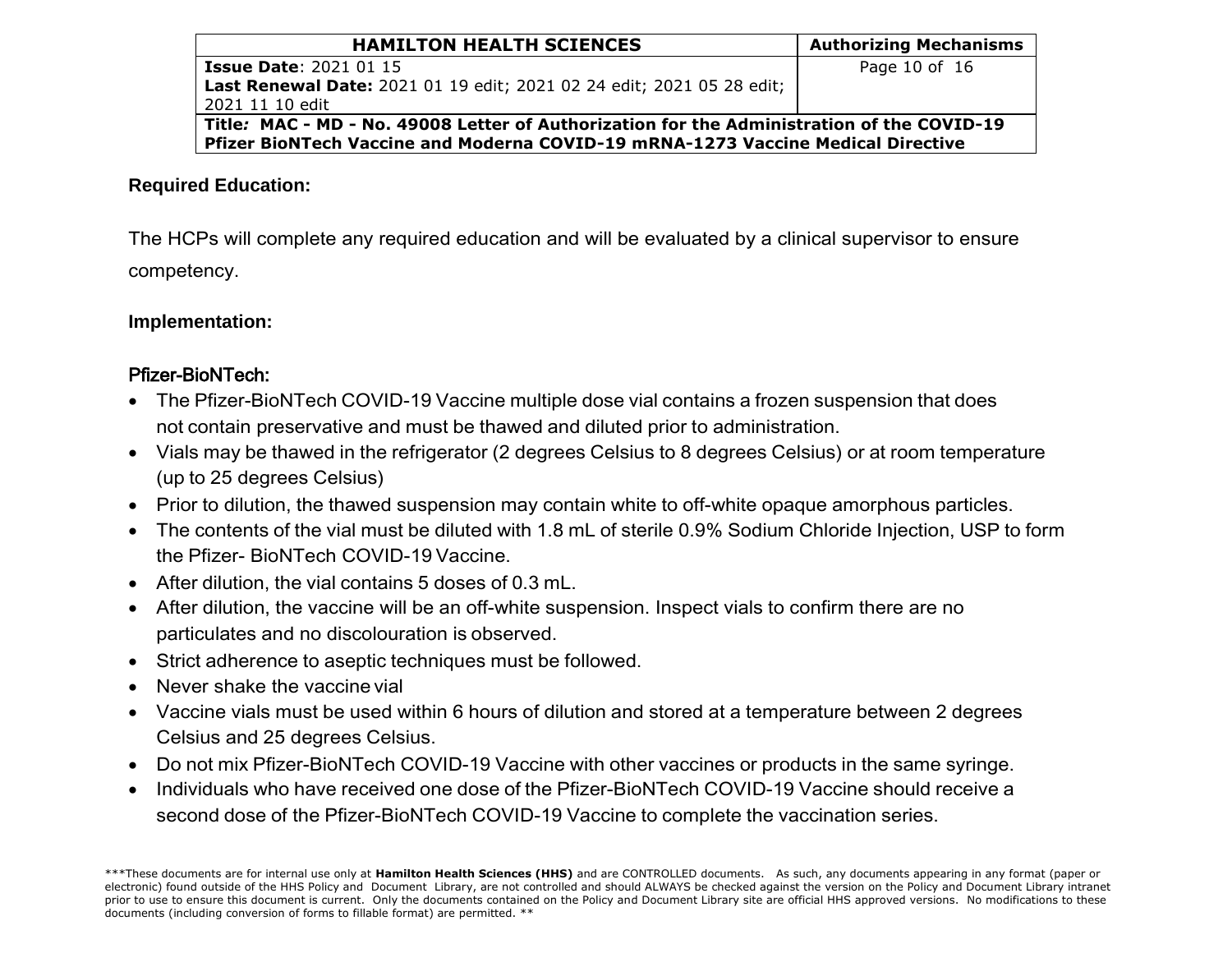| <b>HAMILTON HEALTH SCIENCES</b>                                                                   | <b>Authorizing Mechanisms</b> |
|---------------------------------------------------------------------------------------------------|-------------------------------|
| <b>Issue Date: 2021 01 15</b>                                                                     | Page 11 of 16                 |
| Last Renewal Date: 2021 01 19 edit; 2021 02 24 edit; 2021 05 28 edit;                             |                               |
| 2021 11 10 edit                                                                                   |                               |
| $\mid$ Title: MAC - MD - No. 49008 Letter of Authorization for the Administration of the COVID-19 |                               |

**Pfizer BioNTech Vaccine and Moderna COVID-19 mRNA-1273 Vaccine Medical Directive**

# Moderna COVID-19 Vaccine:

- Moderna COVID-19 Vaccine is a white to off-white suspension. It may contain white or translucent product-related particulates.
- Inspect Moderna COVID-19 Vaccine vials visually for foreign particulate matter and/or discoloration prior to administration. If either of these conditions exists, the vaccine should not be administered.
- Never shake the vaccine vial.
- Moderna COVID-19 Vaccine is preservative free. Once a dose is withdrawn from the vial, it should be administered immediately.
- Once the vial has been entered (needle-punctured), it should be discarded after 6 hours.
- Do not mix Moderna COVID-19 Vaccine with other vaccines or products in the same syringe.
- Individuals who have received one dose of the Moderna COVID-19Vaccine should receive a second dose of the Moderna COVID-19Vaccine to complete the vaccination series.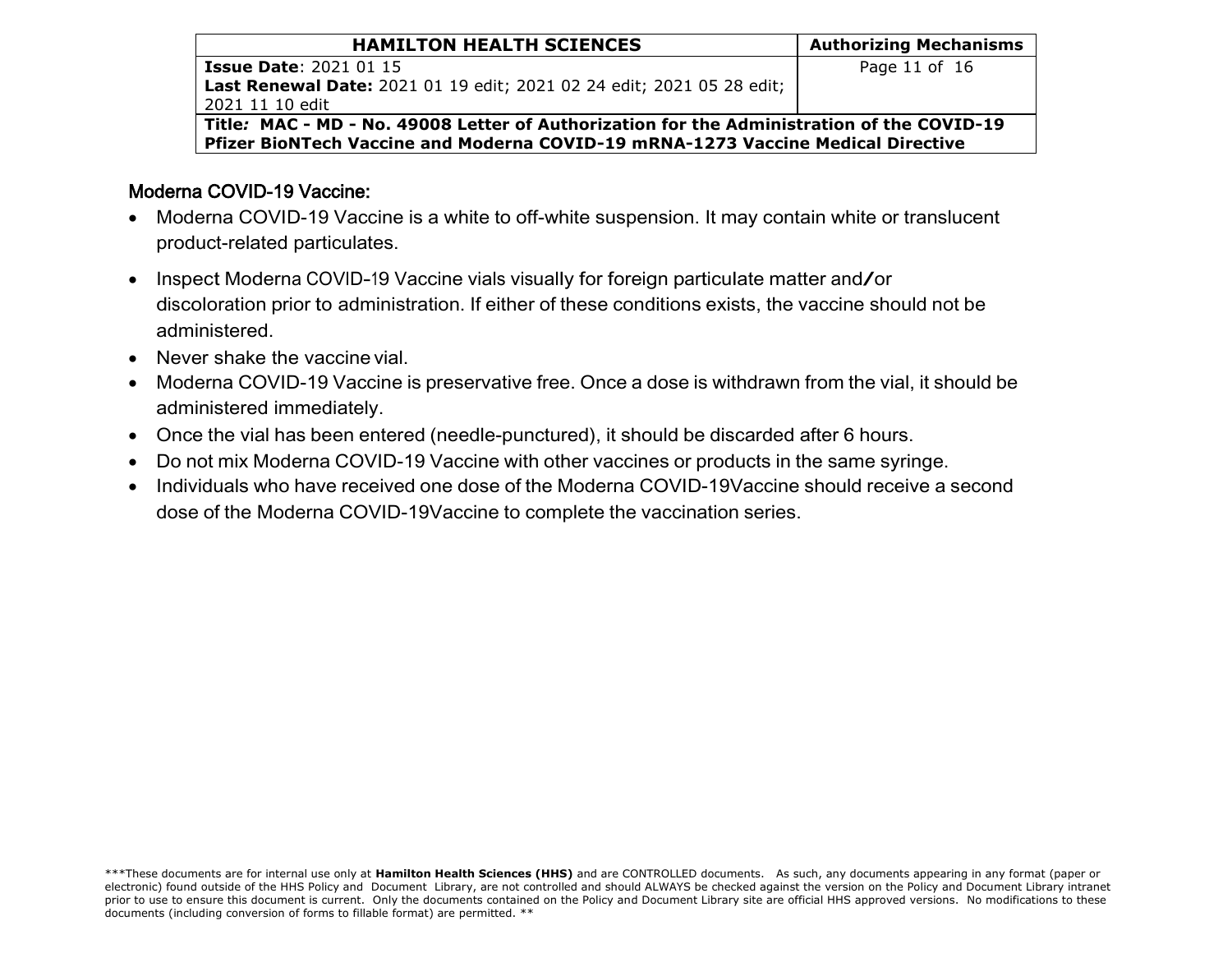| <b>HAMILTON HEALTH SCIENCES</b>                                                            | <b>Authorizing Mechanisms</b> |  |  |  |  |  |  |  |
|--------------------------------------------------------------------------------------------|-------------------------------|--|--|--|--|--|--|--|
| <b>Issue Date: 2021 01 15</b>                                                              | Page 12 of 16                 |  |  |  |  |  |  |  |
| Last Renewal Date: 2021 01 19 edit; 2021 02 24 edit; 2021 05 28 edit;                      |                               |  |  |  |  |  |  |  |
| 2021 11 10 edit                                                                            |                               |  |  |  |  |  |  |  |
| Title: MAC - MD - No. 49008 Letter of Authorization for the Administration of the COVID-19 |                               |  |  |  |  |  |  |  |
| Pfizer BioNTech Vaccine and Moderna COVID-19 mRNA-1273 Vaccine Medical Directive           |                               |  |  |  |  |  |  |  |

# For both vaccines:

- Individuals may not be protected until at least 7 days after their second dose of the vaccine.
- Adverse reactions from clinical studies include but may not be limited to:

| Arthralgia, myalgia                                | Very common |
|----------------------------------------------------|-------------|
| Headache                                           | Very common |
| Injection site pain, fatigue, chills, pyrexia      | Very common |
| Redness at injection site, injection site swelling | Common      |
| <b>Nausea</b>                                      | Common      |
| Malaise                                            | Uncommon    |
| Lymphadenopathy                                    | Uncommon    |
| Anaphylaxis                                        | Rare        |

<sup>\*\*\*</sup>These documents are for internal use only at **Hamilton Health Sciences (HHS)** and are CONTROLLED documents. As such, any documents appearing in any format (paper or electronic) found outside of the HHS Policy and Document Library, are not controlled and should ALWAYS be checked against the version on the Policy and Document Library intranet prior to use to ensure this document is current. Only the documents contained on the Policy and Document Library site are official HHS approved versions. No modifications to these documents (including conversion of forms to fillable format) are permitted. \*\*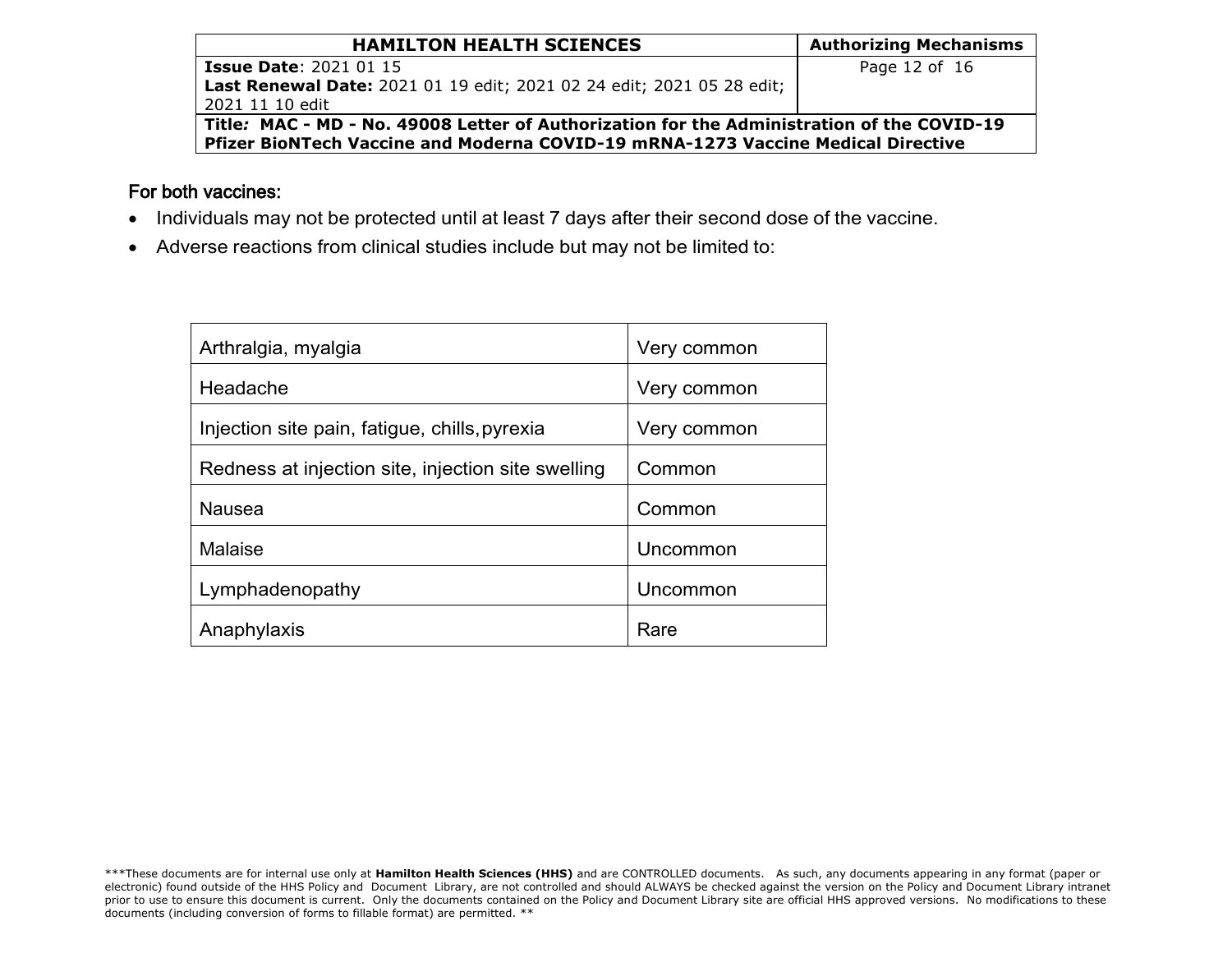**Title***:* **MAC - MD - No. 49008 Letter of Authorization for the Administration of the COVID-19 Pfizer BioNTech Vaccine and Moderna COVID-19 mRNA-1273 Vaccine Medical Directive**

### **Third Dose of Primary COVID-19 Vaccine Series:**

A third dose of the mRNA COVID-19 vaccine will be offered for the following populations eligible for vaccination with the vaccine product authorized for their age group, to complete the primary COVID-19 vaccine series:

- 1. Individuals receiving active treatment2 (e.g., chemotherapy, targeted therapies, immunotherapy) for solid tumor or hematologic malignancies.
- 2. Recipients of solid-organ transplant and taking immunosuppressive therapy o Recipients of chimeric antigen receptor (CAR)-T-cell therapy or hematopoietic stem cell transplant (within 2 years of transplantation or taking immunosuppression therapy).
- 3. Individuals with moderate to severe primary immunodeficiency (e.g., DiGeorge syndrome, Wiskott-Aldrich syndrome).
- 4. Individuals with stage 3 or advanced untreated HIV infection and those with acquired immunodeficiency syndrome.
- 5. Individuals receiving active treatment with the following categories of immunosuppressive therapies: anti-B cell therapies3 (monoclonal antibodies targeting CD19, CD20 and CD22), high-dose systemic corticosteroids (refer to the CIG for suggested definition of high dose steroids), alkylating agents, antimetabolites, or tumor-necrosis factor (TNF) inhibitors and other biologic agents that are significantly immunosuppressive.

Active treatment includes patients who have completed treatment within 3 months. Active treatment is defined as chemotherapy, targeted therapies, immunotherapy, and excludes individuals receiving therapy that does not suppress the immune system (e.g. solely hormonal therapy or radiation therapy). See Ontario Health/Cancer Care Ontario's Frequently Asked Questions for more information. Active treatment for patients receiving Bcell depleting therapy includes patients who have completed treatment within 12 months

### **COVID-19 Third Dose Interval:**

The Ontario recommended interval between the last dose of the initial primary series and the third dose is at least two months (56 days). As per NACI, the minimum interval should be 28 days; however, an interval longer than the minimum 28 days between doses is likely to result in a better immune response. Exact timing should be decided with the treating provider in order to optimize the immune response from the vaccine series and minimize delays in management of their underlying condition. Additionally, the interval should consider risk factors for exposure (including local epidemiology and circulation of variants of concern) and risk of severe disease from COVID-19 infection. Some immunocompromised individuals may still be susceptible after the 1 or 2-dose primary series, so their period of susceptibility until receipt of the additional dose will also increase if the interval between doses is increased.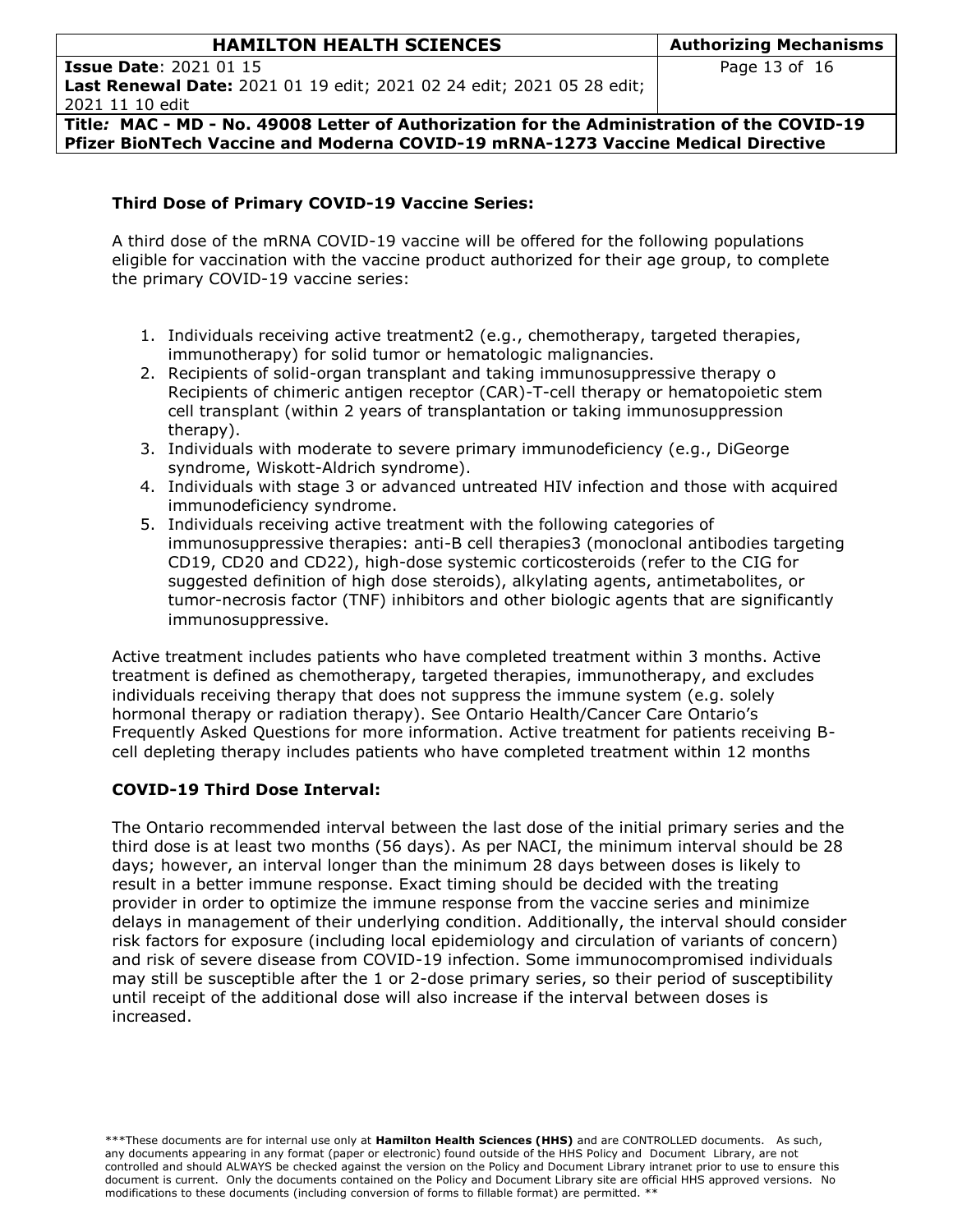| <b>HAMILTON HEALTH SCIENCES</b>                                              | <b>Authorizing Mechanisms</b> |  |  |  |  |
|------------------------------------------------------------------------------|-------------------------------|--|--|--|--|
| <b>Issue Date: 2021 01 15</b>                                                | Page 14 of 16                 |  |  |  |  |
| <b>Last Renewal Date:</b> 2021 01 19 edit; 2021 02 24 edit; 2021 05 28 edit; |                               |  |  |  |  |

2021 11 10 edit

**Title***:* **MAC - MD - No. 49008 Letter of Authorization for the Administration of the COVID-19 Pfizer BioNTech Vaccine and Moderna COVID-19 mRNA-1273 Vaccine Medical Directive**

For guidance on the timing of vaccination for transplant recipients and those requiring immunosuppressive therapies, for a more fulsome list of conditions leading to primary immunodeficiency, and for further information on immunosuppressive therapies, refer to Immunization of Immunocompromised Persons in the Canadian Immunization Guide (CIG), Part 3 – Vaccination of Specific Populations. [https://www.canada.ca/en/public](https://www.canada.ca/en/public-health/services/publications/healthy-living/canadian-immunization-guide-part-3-vaccination-specific-populations/page-8-immunization-immunocompromised-persons.html)[health/services/publications/healthy-living/canadian-immunization-guide-part-3-vaccination](https://www.canada.ca/en/public-health/services/publications/healthy-living/canadian-immunization-guide-part-3-vaccination-specific-populations/page-8-immunization-immunocompromised-persons.html)[specific-populations/page-8-immunization-immunocompromised-persons.html](https://www.canada.ca/en/public-health/services/publications/healthy-living/canadian-immunization-guide-part-3-vaccination-specific-populations/page-8-immunization-immunocompromised-persons.html)

### **Booster Doses for Specific Populations**:

At this time a booster dose of an mRNA COVID-19 vaccine will be offered for the following groups:

1. Residents of Long-Term Care Homes (LTCH), Retirement Homes (RH), Elder Care Lodges, and older adults living in other congregate settings5 (e.g. assisted-living facilities, chronic care hospitals, naturally occurring congregate retirement settings/congregate senior's apartment buildings, older adults living in congregate settings for people with developmental disabilities, mental health and addictions issues, etc.).

The recommended interval for residents of LTCH, RH and Elder Care Lodges and older adults living in other congregate settings is 6 months or longer (168 days) after the second dose.

2. At this time a booster dose of an mRNA COVID-19 vaccine will be offered for the following groups: All Ontarians aged 70 and older.

The recommended interval for individuals aged 70 years of age and older is 6 months or longer (168 days) after the second dose.

3. At this time a booster dose of an mRNA COVID-19 vaccine will be offered for the following groups: Health Care Workers who received their second dose of the COVID-19 vaccine at least 6 months (168 days) ago. Health Care Workers include: Any regulated health professionals and any staff member, contract worker, student/trainee, registered volunteer, or other designated essential caregiver currently working in-person in a health care organization, including workers that are not providing direct patient care and are frequently in the patient environment (i.e. cleaning staff, research staff, other administrative staff). Workers providing healthcare service or direct patient service in a congregate, residential or community setting outside of a health care organization.

Refer to the Ontario Ministry of Health COVID-19 Vaccine Third Dose Recommendations reference document for a detailed list and definition of eligible health care professionals. [https://www.health.gov.on.ca/en/pro/programs/publichealth/coronavirus/docs/vaccine/COVI](https://www.health.gov.on.ca/en/pro/programs/publichealth/coronavirus/docs/vaccine/COVID-19_vaccine_third_dose_recommendations.pdf) [D-19\\_vaccine\\_third\\_dose\\_recommendations.pdf](https://www.health.gov.on.ca/en/pro/programs/publichealth/coronavirus/docs/vaccine/COVID-19_vaccine_third_dose_recommendations.pdf)

<sup>\*\*\*</sup>These documents are for internal use only at **Hamilton Health Sciences (HHS)** and are CONTROLLED documents. As such, any documents appearing in any format (paper or electronic) found outside of the HHS Policy and Document Library, are not controlled and should ALWAYS be checked against the version on the Policy and Document Library intranet prior to use to ensure this document is current. Only the documents contained on the Policy and Document Library site are official HHS approved versions. No modifications to these documents (including conversion of forms to fillable format) are permitted. \*\*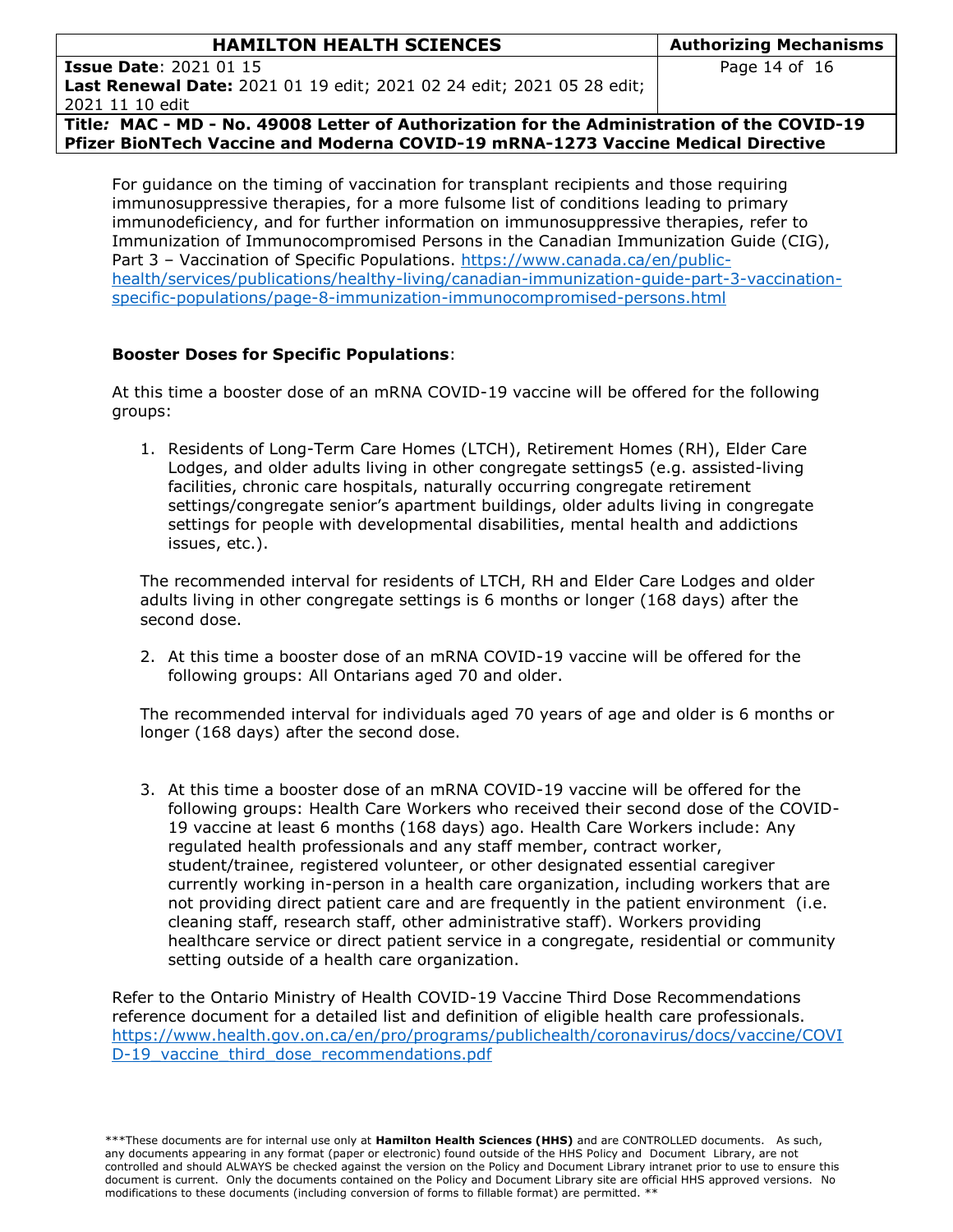| <b>Issue Date</b> : 2021 01 15                                               |  |  |  |  |  |  |
|------------------------------------------------------------------------------|--|--|--|--|--|--|
| <b>Last Renewal Date:</b> 2021 01 19 edit; 2021 02 24 edit; 2021 05 28 edit; |  |  |  |  |  |  |
| 2021 11 10 edit                                                              |  |  |  |  |  |  |

**Title***:* **MAC - MD - No. 49008 Letter of Authorization for the Administration of the COVID-19 Pfizer BioNTech Vaccine and Moderna COVID-19 mRNA-1273 Vaccine Medical Directive**

4. At this time a booster dose of an mRNA COVID-19 vaccine will be offered for the following groups: First Nations, Inuit and Métis adults, including non-Indigenous household members.

The recommended interval for First Nations, Inuit and Metis adults and their nonindigenous household members is 6 months or longer (168 days) after the second dose.

5. At this time a booster dose of an mRNA COVID-19 vaccine will be offered for the following individuals: Individuals who received two doses of AstraZeneca/COVISHIELD COVID-19 vaccine, Individuals who received one dose of Janssen/Johnson & Johnson COVID-19 vaccine

The recommended interval for these individuals is 6 months or longer (168 days) after the completion of the primary series.

### **Vaccine Doses of the COVID-19 Pfizer BioNTech or Moderna COVID-19 mRNA-1273 Vaccine:**

- 1. Either mRNA COVID-19 vaccine may be used as a booster dose, regardless of which COVID-19 vaccine was used in the primary series.
- 2. If offering the Pfizer-BioNTech Comirnaty mRNA vaccine, a full dose (30 mcg) should be used.
- 3. If offering the Moderna Spikevax mRNA vaccine, a full dose (100 mcg) should be used for adults living in long-term care homes for seniors or other congregate living settings that provide care for seniors and adults 70 years of age and older. A half dose (50 mcg) should be used for other adults recommended to receive a booster dose.

Informed consent should include discussion about what is known and unknown about the risks and benefits of providing a booster dose, including the off-label status of NACI's recommendation.

### **Reference for the Third Dose and Booster Dose of the COVID-19 vaccine:**

Ontario Ministry of Health COVID-19 Vaccine Third Dose Recommendations [https://www.health.gov.on.ca/en/pro/programs/publichealth/coronavirus/docs/vaccine/COV](https://www.health.gov.on.ca/en/pro/programs/publichealth/coronavirus/docs/vaccine/COVID-19_vaccine_third_dose_recommendations.pdf) ID-19 vaccine third dose recommendations.pdf November 3, 2021.

Summary of National Advisory Committee on Immunization (NACI) Statement of October 29, 2021.

[https://www.canada.ca/content/dam/phac](https://www.canada.ca/content/dam/phac-aspc/documents/services/immunization/national-advisory-committee-on-immunization-naci/recommendations-use-covid-19-vaccines/statement-guidance-booster-doses/summary/summary.pdf)[aspc/documents/services/immunization/national-advisory-committee-on-immunization](https://www.canada.ca/content/dam/phac-aspc/documents/services/immunization/national-advisory-committee-on-immunization-naci/recommendations-use-covid-19-vaccines/statement-guidance-booster-doses/summary/summary.pdf)[naci/recommendations-use-covid-19-vaccines/statement-guidance-booster](https://www.canada.ca/content/dam/phac-aspc/documents/services/immunization/national-advisory-committee-on-immunization-naci/recommendations-use-covid-19-vaccines/statement-guidance-booster-doses/summary/summary.pdf)[doses/summary/summary.pdf](https://www.canada.ca/content/dam/phac-aspc/documents/services/immunization/national-advisory-committee-on-immunization-naci/recommendations-use-covid-19-vaccines/statement-guidance-booster-doses/summary/summary.pdf)